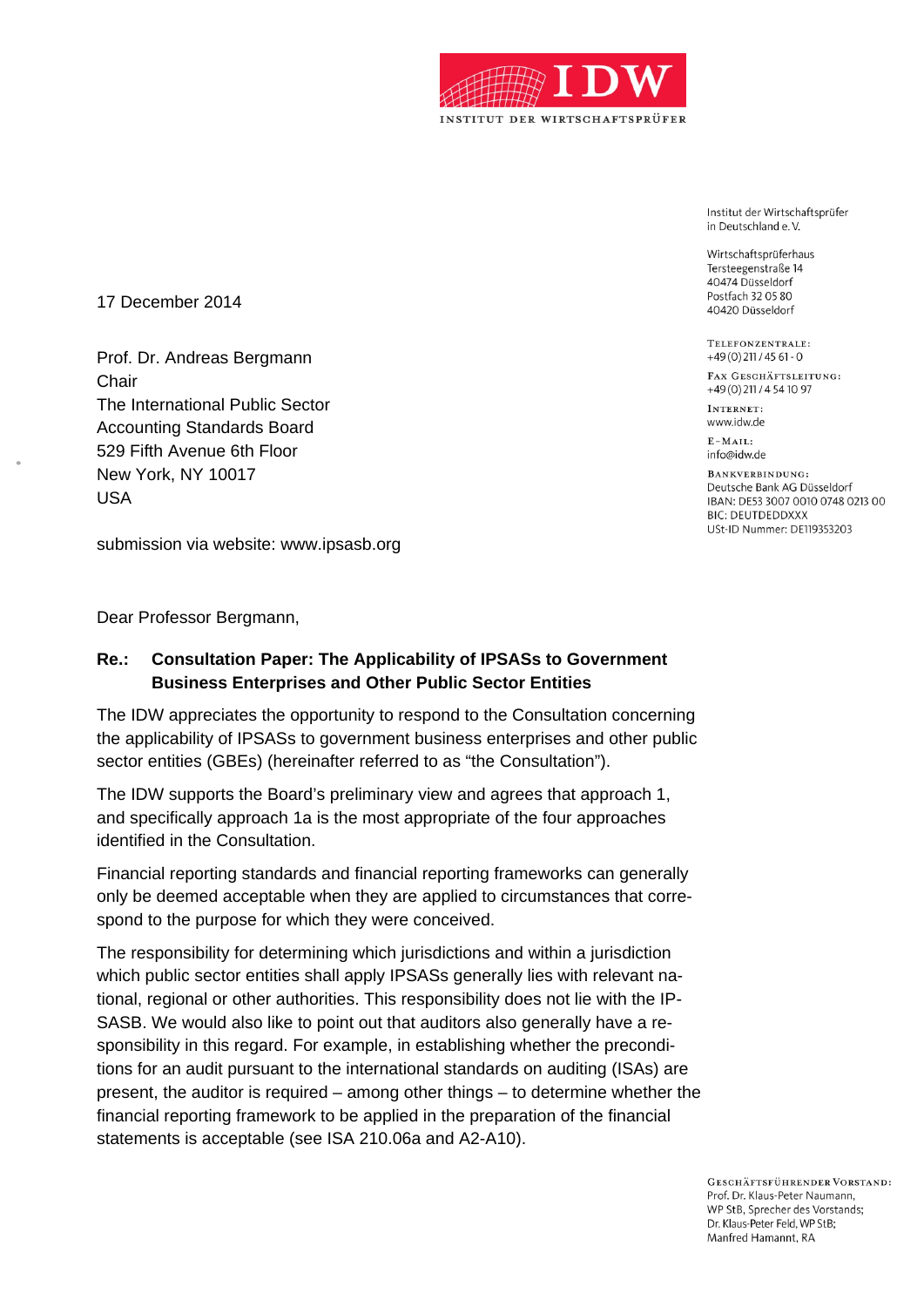

**page 2/3** to the comment letter to the IPSASB dated 17 December 2014

In this context, we also note that national legislation may, for particular reasons, stipulate that certain public sector entities, such as profit-generating entities, are required to comply with financial reporting frameworks such as IFRS or national GAAP in preparing their financial statements. Creditor protection legislation may be one such reason in many jurisdictions. A variety of further factors, including the information requirements of government statistical agencies may also influence the decision as to the applicability of IPSASs in particular jurisdictions or particular environments.

The IDW agrees with the Board that approach 1a is the most appropriate approach, since it informs such parties as to the IPSASB's intent in drafting the suite of IPSASs, thus assisting those responsible for determining the applicability or acceptability of IPSASs as the applicable financial reporting framework to make informed decisions that take due account of the individual circumstances prevailing.

According to the IPSASB's recently released Conceptual Framework (CF), IP-SASs are designed to impart information that is useful for accountability and decision making purposes (Para 2.1 of the CF). Therefore, it would generally be appropriate for IPSASs to deal with the activities of the public sector in as comprehensive a manner as possible.

In our opinion, any per se exclusion of particular activities or particular entities from IPSASs application solely on the basis of specific institutional arrangements or legal forms would be artificial and unlikely to be justifiable in all circumstances. On this basis, we conclude that approach 2 is not appropriate going forward.

Indeed, factors such as the intent for a public sector entity's activities to generate profits will generally not be of primary relevance to users of financial statements in making their overall assessments of the impact of a particular public sector entity's activities and its financial position. Intent as to profitability is also unlikely to be of significant relevance to users in the context of determining the most appropriate financial reporting framework. Instead, users looking at the activities of the public sector as a whole will wish to be assured as to the completeness of the activities of all public sector entities included in consolidated financial statements, where relevant. To the extent that users provide resources they will wish to be informed as to the management of, and use to which such resources have been put (Paras 2.3 et seq. and 2.11 of the CF).